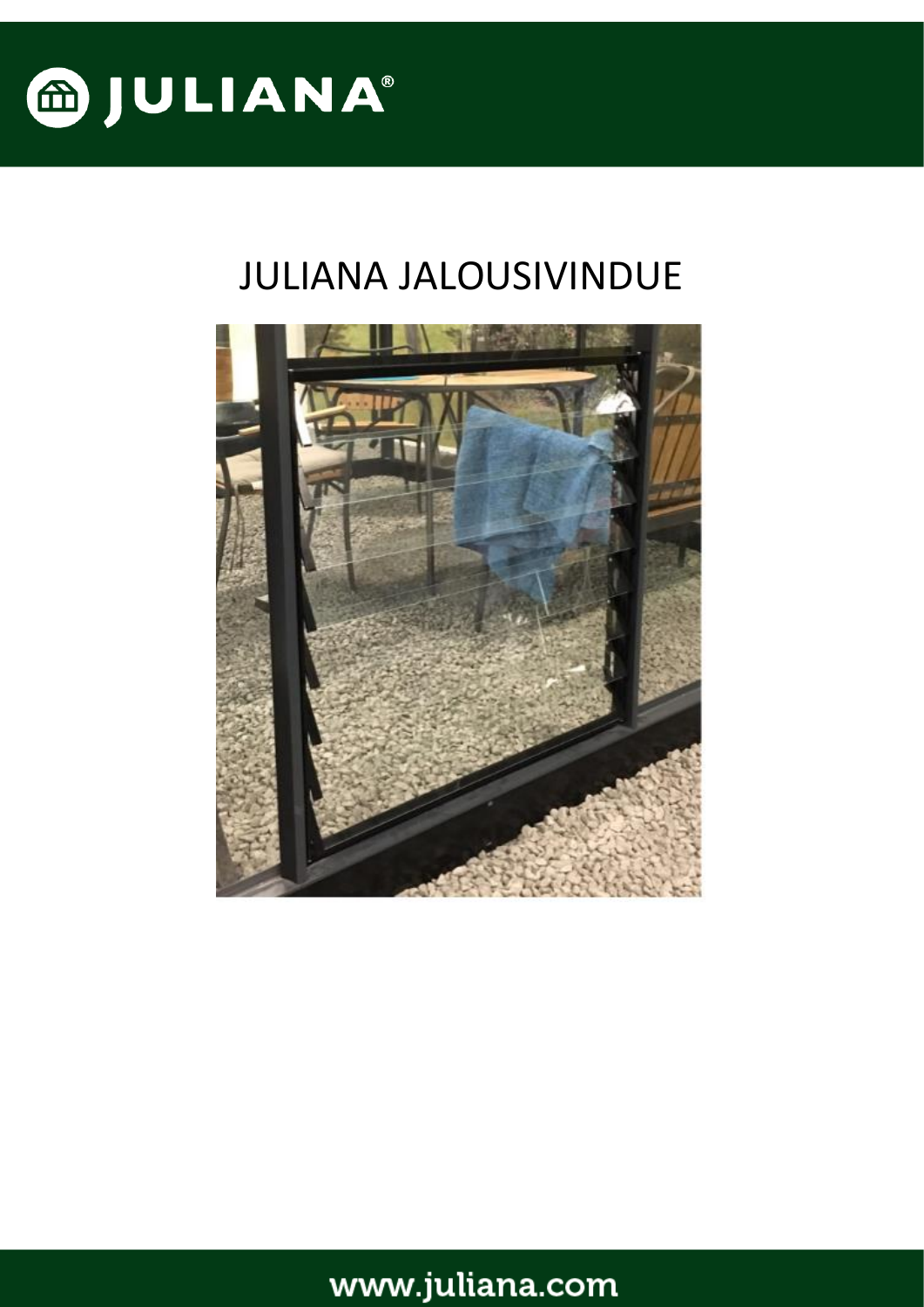

#### MONTERING AF JALOUSIVINDUE

- 1. Udtag glasset i hele den sektion, hvor De ønsker jalousivinduet monteret. Brug en tyndbladet hobbykniv, hvis De skal skære siliconen fri mellem glasset og profilerne.
- 2. Jalousibeslagene monteres ved hjælp af de 4 medfølgende specielbolte indefra i profilerne, enten i siden eller i baggavlen.
- 3. Jalousibeslaget med håndtaget skal placeres i højre side, set indefra
- 4. Glassene placeres i de 5 holdere i jalousibeslagene og fikseres som vist på skitsen.



5. Til sidst monteres det glas, som De har afmonteret. Profilerne bør afrenses for silicone, før De begynder på montage af glasset igen. Det kan være nødvendigt af tilpasse et enkelt stykke glas afhængig af, hvilken model drivhus De har.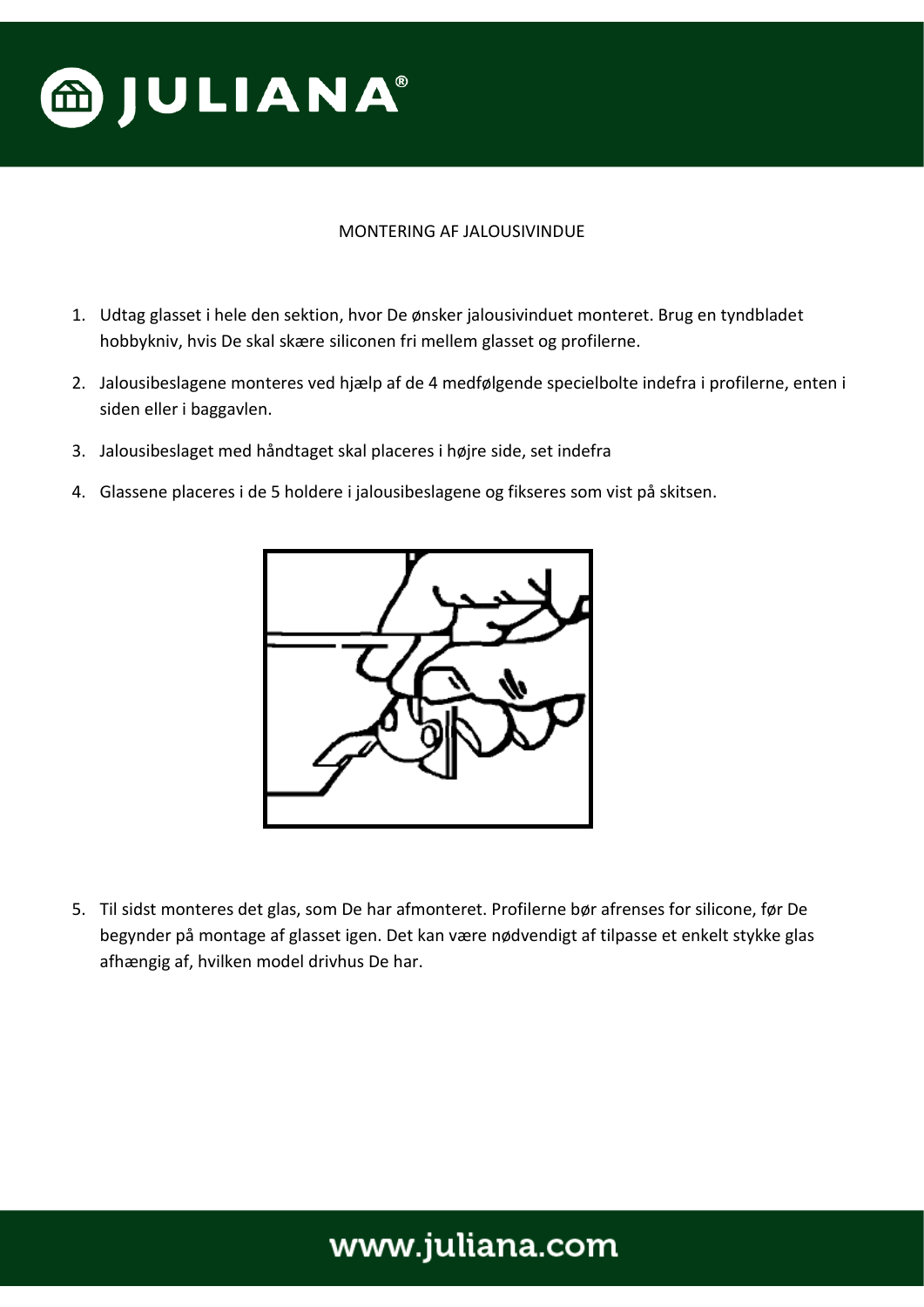

#### MONTAGE DES LAMELLENFENSTERS

- 1. Entfernen Sie das Glas in der Sektion, wo das Lamellenfenster eingebaut werden soll. Verwenden Sie ein Hobbymesser um das Silicon zwischen Glas und Profile zu entfernen.
- 2. Die Lamellenbeschläge werden anhand der 4 mitgelieferten Schrauben, von Innen montiert, entweder an der Seite oder am Rückgiebel.
- 3. Der Lamellenbeschlag mit dem Handgriff wird an der rechten Seite, von Innen gesehen, platziert.
- 4. Die Gläser werden in den 5 Haltern der Lamellenbeschläge platziert und werden, wie auf der Zeichnung fixiert.



5. Zu letzt wird das Glas, welches Sie entfernt haben, wieder montiert. Die Profile werden vorab gereinigt bzw. Siliconreste werden entfernt. Die Glasscheibe muss angepasst werden, je nachdem welches Modell Sie besitzen.